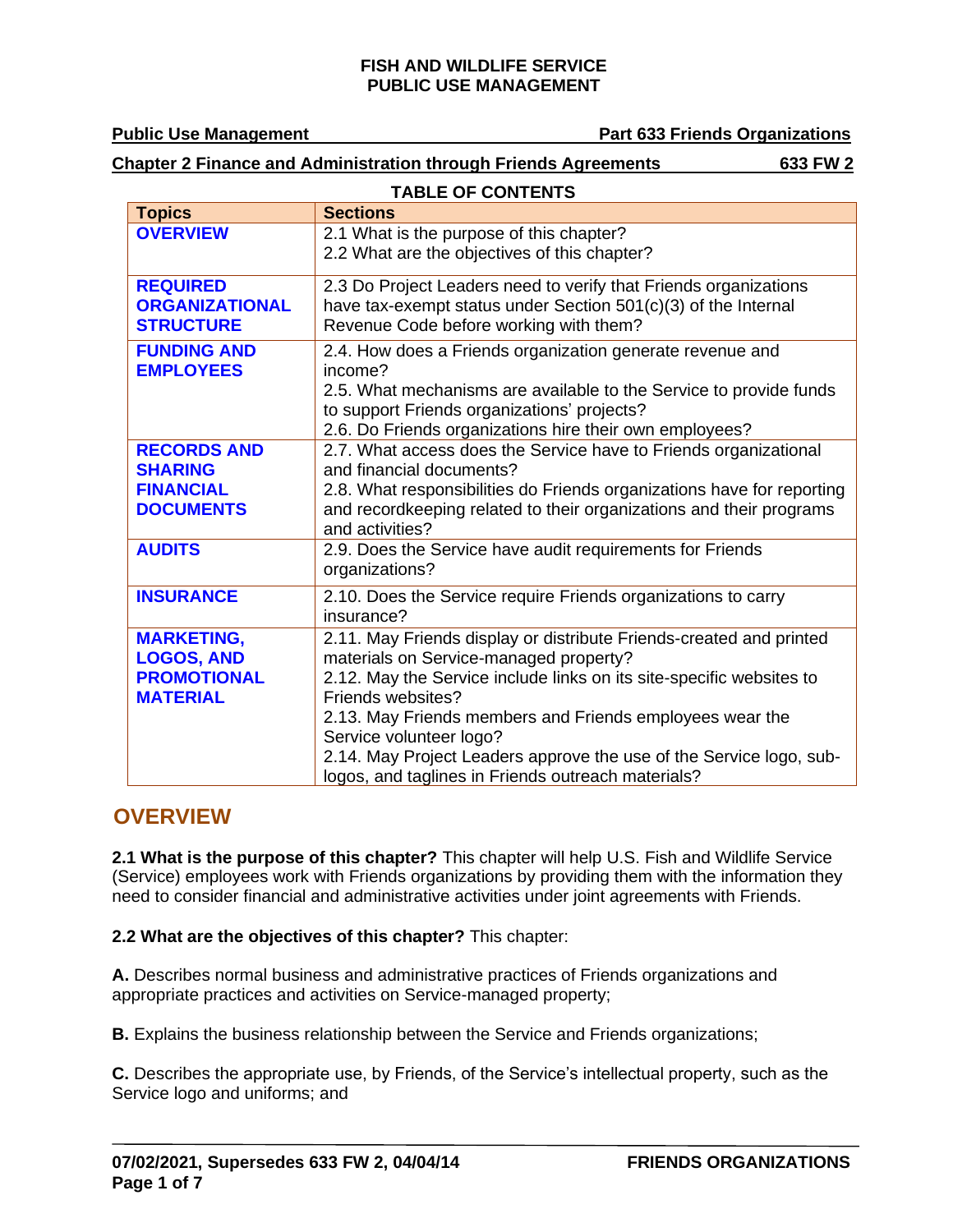| <b>Public Use Management</b> | <b>Part 633 Friends Organizations</b> |
|------------------------------|---------------------------------------|
|                              |                                       |

**Chapter 2 Finance and Administration through Friends Agreements 633 FW 2**

**D.** Explains the procedures to follow when linking Friends websites to Service websites.

## <span id="page-1-0"></span>**REQUIRED ORGANIZATIONAL STRUCTURE**

## **2.3 Do Project Leaders need to verify that Friends organizations have tax-exempt status under Section 501(c)(3) of the Internal Revenue Code before working with them?**

**A.** Yes. The Service may partner with Friends organizations with varying organizational structures and operational scope. Friends Partnership Agreements require a copy of the Internal Revenue Service (IRS) determination letter confirming tax-exempt status under Section 501(c)(3) of the Internal Revenue Code or a copy of the letter from the IRS confirming an application has been filed.

**B.** Project Leaders must annually verify that Friends organizations maintain active tax-exempt status under Section 501(c)(3) of the Internal Revenue Code.

**C.** Benefits of nonprofit incorporation include State and Federal tax exemptions, ability to receive public and private donations and provide tax benefits to donors, as well as opportunities to apply for grants. Corporate status gives organizations the ability to provide employee benefits, protection from personal liability, organizational perpetuity, corporate structure, and transparency and legitimacy to the organization and the partnership in the eyes of the public.

**D.** Tax-exempt organizations under Section 501(c)(3) of the Internal Revenue Code (IRC) (Title 26, IRC, Subtitle A., Chapter 1, Part 1) must be incorporated in at least one State and have articles of incorporation, bylaws, and a Board of Directors. Friends must follow State and local laws regarding necessary tax-exempt certificates, sales permits, and retail licenses.

## <span id="page-1-1"></span>**FUNDING AND EMPLOYEES**

**2.4 How does a Friends organization generate revenue and income?** Friends organizations typically generate revenue and income in three ways (see [633 FW 4](https://www.fws.gov/policy/633fw4.html) for more detailed information about revenue-generating activities):

**A.** The sale of goods and services. Examples include, but are not limited to:

**(1)** Nature store sales,

- **(2)** Internet sales,
- **(3)** Memberships, and

**(4)** Workshops and programs (e.g., photography workshop).

**B.** Soliciting or acquiring donations of funds and in-kind goods and services without consideration or an exchange of value (see [212 FW 8,](https://www.fws.gov/policy/212fw8.html) Donations, Fundraising, and Solicitation). Examples include, but are not limited to: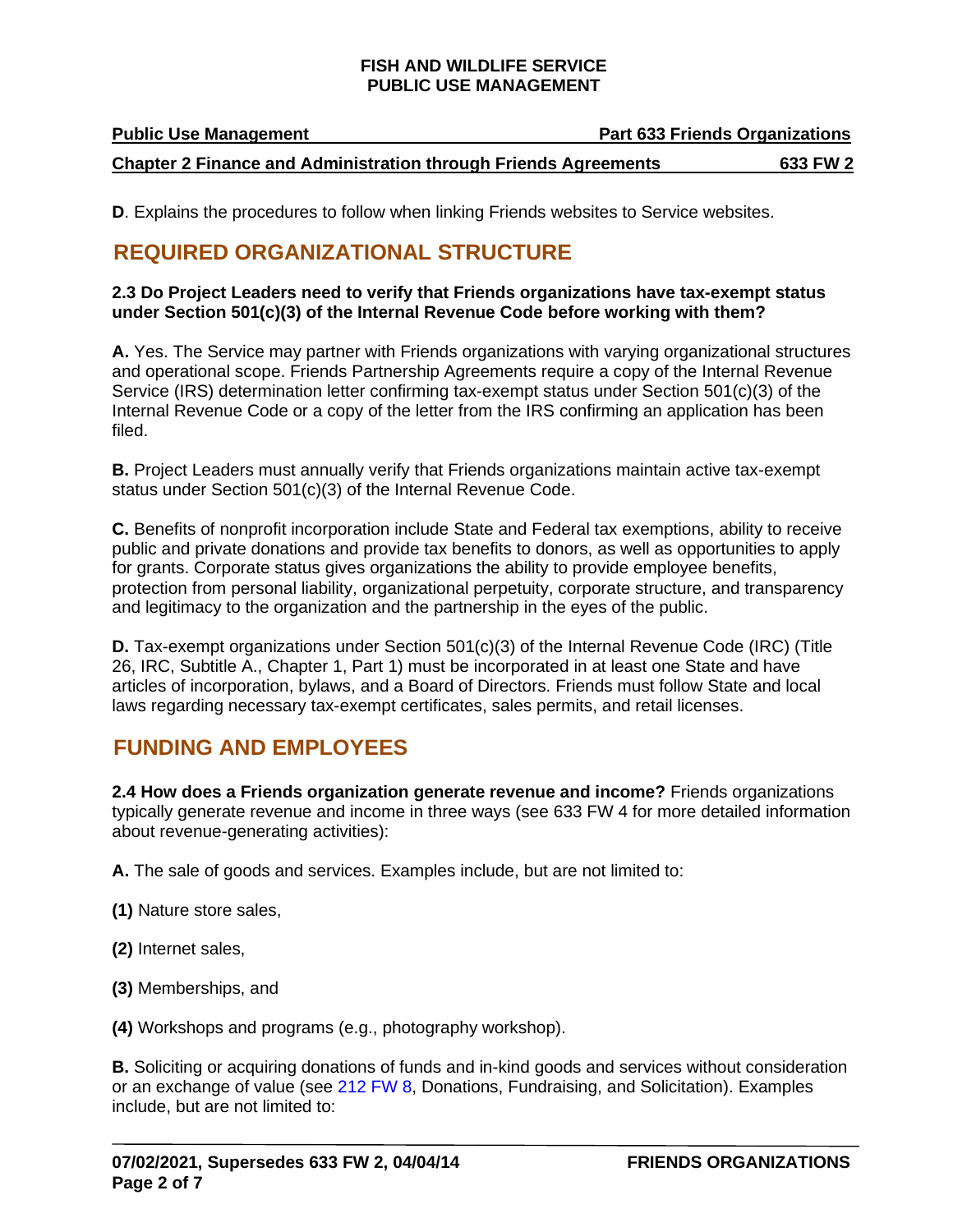## **Public Use Management Part 633 Friends Organizations Chapter 2 Finance and Administration through Friends Agreements 633 FW 2**

**(1)** Donations from the public and private sector (e.g., donation boxes, foundations),

**(2)** Bequests by will,

**(3)** Fundraising events (e.g., benefits, silent auctions), and

**(4)** Fundraising campaigns, (e.g., capital campaigns, endowments).

**C.** Applying for grants for project fundraising.

**2.5 What mechanisms are available to the Service to provide funds to support Friends organizations' projects?** The Service may use cooperative agreements, grants, and other procurement instruments (see [301 FW 1 through 7,](https://www.fws.gov/policy/manuals/part.cfm?series=300&seriestitle=LOGISTICS) Acquisition Policies and Procedures) to fund projects and programs the Friends organization will implement on behalf of the Service. The Service may not provide Federal funds to Friends in support of any activities related to lobbying, games of chance, fundraising activities, or the operation and administration of a Friends organization, including the purchase of a Friends organization's personal property (see 633 FW 1 and 633 FW 4).

**2.6 Do Friends organizations hire their own employees?** Yes, a Friends organization may hire full-time, part-time, or seasonal employees.

**A.** Like any employer, the law requires Friends organizations to comply with equal employment opportunity guidelines when hiring. Friends should be familiar with and adhere to all State and Federal laws regarding employment and labor.

**B.** Service employees may not hire or fire Friends employees.

**C.** Friends employees may not supervise Service employees or Service volunteers.

**D.** Service employees may supervise Friends, their members, employees, and contractors if they are performing duties in support of the Service site or program under a Volunteer Service Agreement or Cooperative Agreement.

## <span id="page-2-0"></span>**RECORDS AND SHARING FINANCIAL DOCUMENTS**

**2.7 What access does the Service have to Friends organizational and financial documents?**  Section 501(c)(3) of the Internal Revenue Code describes compliance requirements on recordkeeping, reporting, and disclosure to the public upon request. All Friends organizations should maintain all records in a secure place, including, but not limited to, original documents, documents showing current tax-exempt status under Section 501(c)(3) of the Internal Revenue Code, articles of incorporation, sales information, bank statements, and other applicable documents for these purposes. Friends organizations must submit annual reports to the Service that must include, at a minimum, annual total expenditures and revenues, accomplishments, and, if applicable, the current number of members.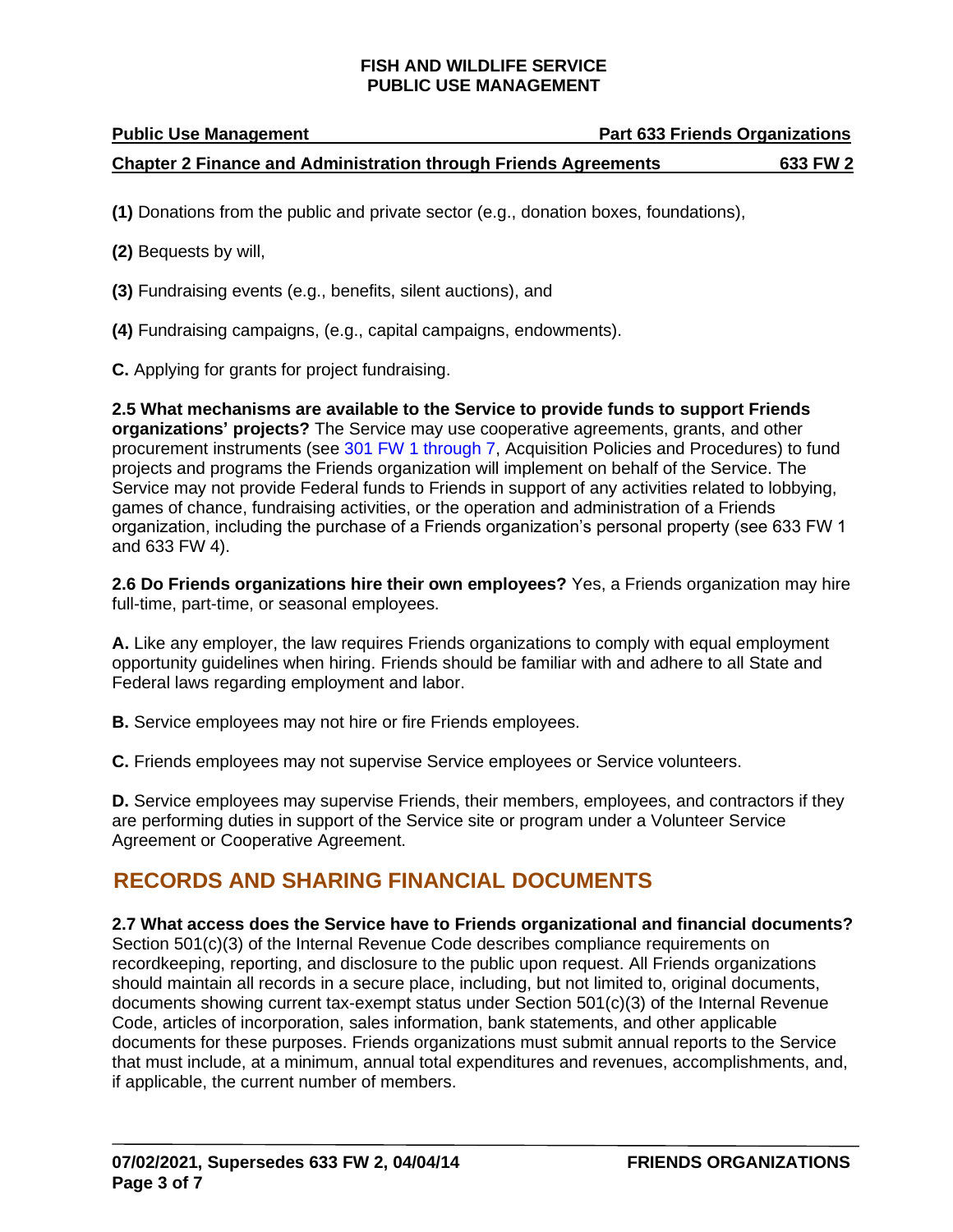| <b>Public Use Management</b> | <b>Part 633 Friends Organizations</b> |
|------------------------------|---------------------------------------|
|                              |                                       |

**Chapter 2 Finance and Administration through Friends Agreements 633 FW 2**

**2.8 What responsibilities do Friends organizations have for reporting and recordkeeping related to their organizations and their programs and activities?** As nonprofit organizations, it is the responsibility of the Friends organization to maintain the variety of records, audit information, and reports that State and Federal laws require.

## **A. Records.**

**(1)** As organizations exempt from taxes, Friends must comply with requirements for tax-exempt status under Section 501(c)(3) of the Internal Revenue Code.

**(2)** Nonprofit organizations typically follow **"**Generally Accepted Accounting Principles," a set of guidelines, procedures, and conventions published by the Financial Accounting Standards Board that define accepted accounting practices.

**B. Reporting.** All Friends are responsible for reporting annually total revenues, expenditures, and accomplishments as described in 633 FW 3, Exhibit 1, the Friends Partnership Agreement**.**

## <span id="page-3-0"></span>**AUDITS**

**2.9 Does the Service have audit requirements for Friends organizations?** No**,** the Service does not impose audit requirements on Friends organizations.

**A.** Each State determines its own audit requirements for nonprofit organizations. In addition, the Office of Management and Budget (OMB) has audit requirements for nonprofits receiving Federal funding [\(OMB Circular A-133\)](https://obamawhitehouse.archives.gov/omb/circulars_default/). In both instances, there are established thresholds of annual income that determine when and what type of audit is required. Given the modest levels of income most Friends organizations receive annually, many do not meet the thresholds for State or Federal audit requirements.

**B.** Many funding organizations (e.g., foundations, corporations, agencies) require those seeking financial assistance to provide some level of independent financial review of the organization when they apply for funding. The Service strongly recommends that Friends organizations with complex financial programs obtain periodic evaluation of financial records (e.g., compilation, review, and audit) by an independent accounting firm or someone with an accounting background, such as a Certified Public Accountant.

## <span id="page-3-1"></span>**INSURANCE**

**2.10 Does the Service require Friends organizations to carry insurance?** On a case-by-case basis as a condition of the Friends Partnership Agreement, the Service may require insurance.

**A.** Where a Project Leader grants a Friends organization permission to conduct certain specialized activities on behalf of the Service and the activity is hosted or co-hosted by the Friends, the Project Leader may require that the Friends acquire appropriate insurance that is acceptable to the Service. This must be completed before hosting the activity, whether on or off Service-managed property, and as a condition of the Friends Partnership Agreement. Examples of activities that might require insurance include, but are not limited to, large-scale public events,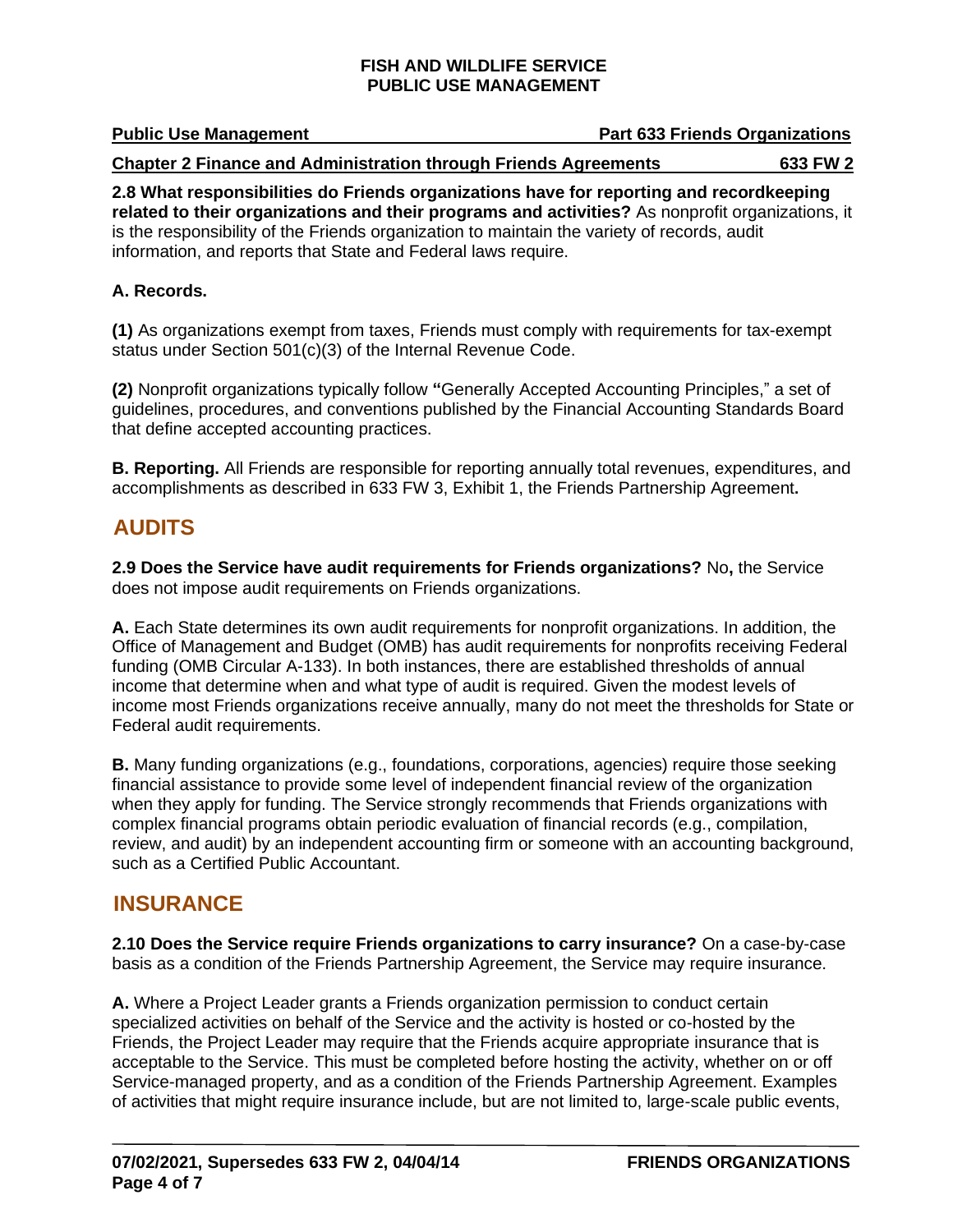| <b>Public Use Management</b> | <b>Part 633 Friends Organizations</b> |
|------------------------------|---------------------------------------|
|                              |                                       |

## **Chapter 2 Finance and Administration through Friends Agreements 633 FW 2**

the use of live wildlife in educational programming, providing or selling food, and water-based activities, such as kayak tours.

**B.** Friends need to be aware of insurance needs for the organization when performing activities on behalf of the Service as well as understand that negligence could occur even with the best attempts to avoid it.

**(1)** Activities that warrant insurance include, but are not limited to:

**(a)** Operation of a nature store or other revenue-generating activity on Service-managed property. This activity warrants procurement of an appropriate amount of insurance to protect against the loss of inventory and other Friends personal property in case of such events as fire, natural disasters, or theft. The Government does not insure Friends property and inventory on Service-managed property (also see 633 FW 4). Friends may want to consider liability insurance for bookstore operations as well.

**(b)** Special events (e.g., wildlife festival), guided interpretive programs, environmental education programs. Friends hosted or co-hosted activities may warrant insurance, whether on or off Service-managed property. The Volunteer Service Agreement offers protection to individual Friends serving as Service volunteers when doing work on behalf of the Service, but it does not protect the Friends organization against gross negligence for activities that are hosted by the Friends organization as a nonprofit entity.

**(2)** Other types of insurance/bonding that may be necessary include:

**(a)** Insurance for loss of business income;

**(b)** Liability insurance for nature stores;

**(c)** Fidelity bonding of staff and board members; and

**(d)** Directors and Officers insurance that covers actions taken by board members, officers, and staff.

**C.** When a Friends organization acquires insurance policies, they must list the Department of the Interior and the Service as additional insured entities. The insurance policy or policies must specify that the insurer has no recourse against the United States for claim expenses, payments of any premiums, or deductibles due. The Service is not responsible for any omissions or inadequacies of any insurance coverage and amounts if the insurance the Friends purchase is inadequate or otherwise insufficient.

**D.** The Volunteer Service Agreement [\(OF 301A\)](https://www.gsa.gov/forms-library/volunteer-service-agreement-natural-and-cultural-resources) does not provide a Friends organization, as a private nonprofit organization, protection against tort claims and injury. The agreement only provides these protections for individual Friends serving as volunteers. Additionally, a Volunteer Service Agreement can only ensure protection if it is filled out correctly (see 633 FW 1). The Service and the Friends need to be diligent about accurately describing and annually reviewing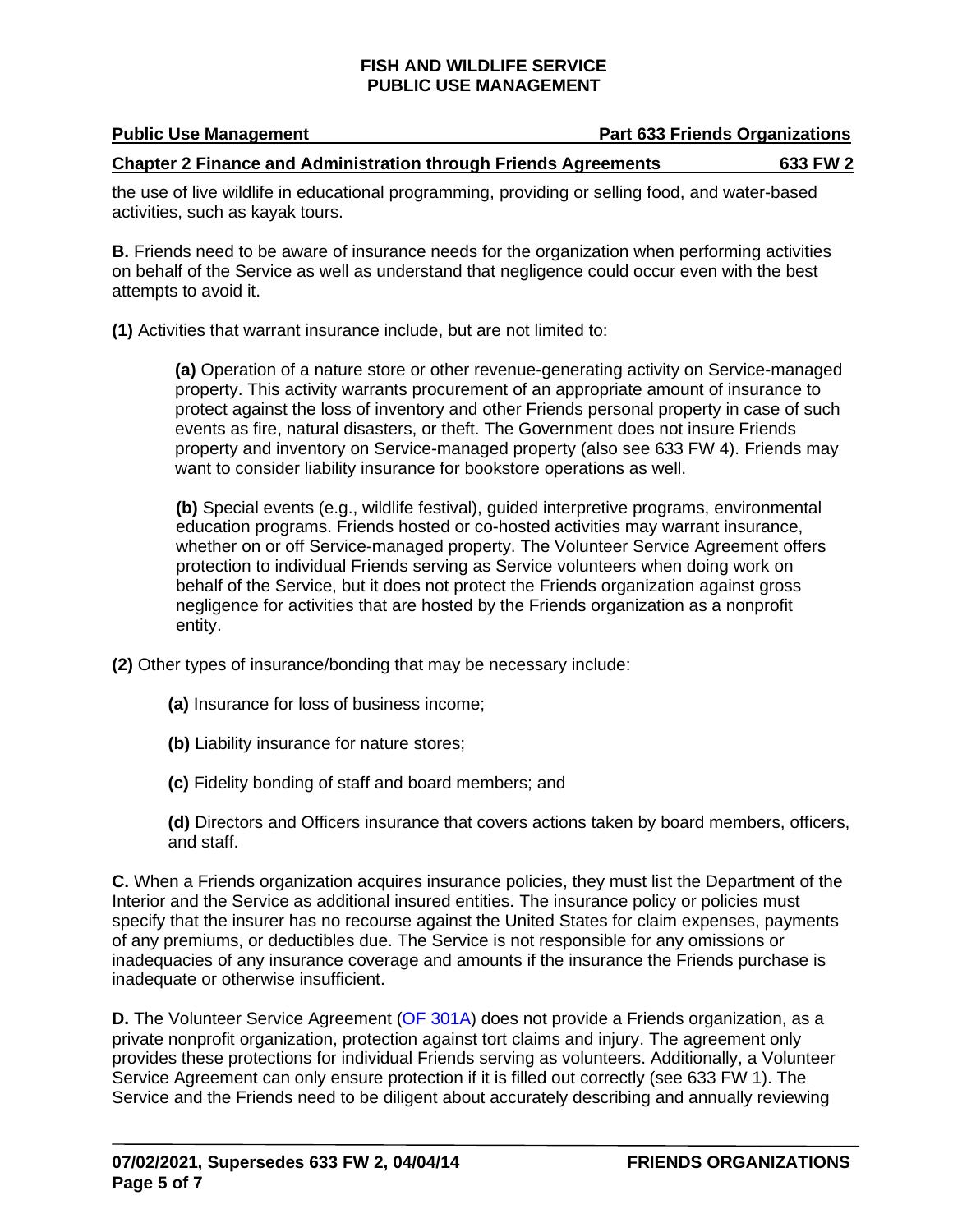#### **Public Use Management Part 633 Friends Organizations**

#### **Chapter 2 Finance and Administration through Friends Agreements 633 FW 2**

the scope and description of services to be performed by the individual volunteer (see 633 FW 1 and 3), especially when the scope of the services performed has changed or is complex in nature (also see [150 FW 1-3,](https://www.fws.gov/policy/manuals/part.cfm?series=100&seriestitle=EXTERNAL%20RELATIONS%20AND%20OUTREACH%20SERIES) Volunteer Services Program).

## <span id="page-5-0"></span>**MARKETING, LOGOS AND PROMOTIONAL MATERIAL**

**2.11 May Friends display or distribute Friends-created and printed materials on Servicemanaged property?** Yes, Project Leaders may approve the appropriate display or distribution of materials to educate visitors about Friends activities.

**A.** Materials may include pictures, newsletters, membership forms, brochures, flyers, or other similar information. It is up to the Project Leader, or designee, to determine appropriateness as well as careful review to ensure:

**(1)** Material does not contain information promoting lobbying, material directed at the success or failure of any political party, candidate for partisan political office, or any partisan political group, or games of chance;

**(2)** It does not state or imply the Service's endorsement of a particular commercial business, brand, product, service, or enterprise or any nonprofit organization;

**(3)** The Friends have obtained the appropriate approval for the use of any Service logos, symbols, and taglines (see [section 2.14](#page-5-1) and [633 FW 4](https://www.fws.gov/policy/633fw4.html) and [041 FW 2;](https://www.fws.gov/policy/041fw2.html) and

**(4)** It does not state or imply association between the Service and the Friends organization's corporate donors/sponsors.

**B.** The material must identify the Friends organization and explain how to receive additional information.

**2.12 May the Service include links on its site-specific websites to Friends websites?** Yes, but links from a Service website to a Friends website must contain any Department of the Interior or Service-required disclaimers. All links must be consistent with current Department and Service policies. See the Service's [web page on privacy and other web policies](http://www.fws.gov/help/policies.html) for more information.

**2.13 May Friends members and Friends employees wear the Service volunteer logo?** When conducting Friends business, Friends members and their employees may not wear the Service volunteer logo or any clothing that may confuse the public about whether or not they are Service employees or volunteers. Friends members may wear an easily observable and readily identifiable insignia of the Friends organization while working on behalf of the Friends organization. Friends members may wear a Service volunteer uniform while working on behalf of the Service (see [041 FW 4,](https://www.fws.gov/policy/041fw4.html) Service Uniform Policy and [150 FW 3,](https://www.fws.gov/policy/150fw3.html) Volunteer Program Operations).

<span id="page-5-1"></span>**2.14 May Project Leaders approve the use of the Service logo, sub-logos, and taglines in Friends outreach materials?** No. Service logos are not in the public domain. Friends organizations must acquire written approval, on a case-by-case basis, from the Service Director